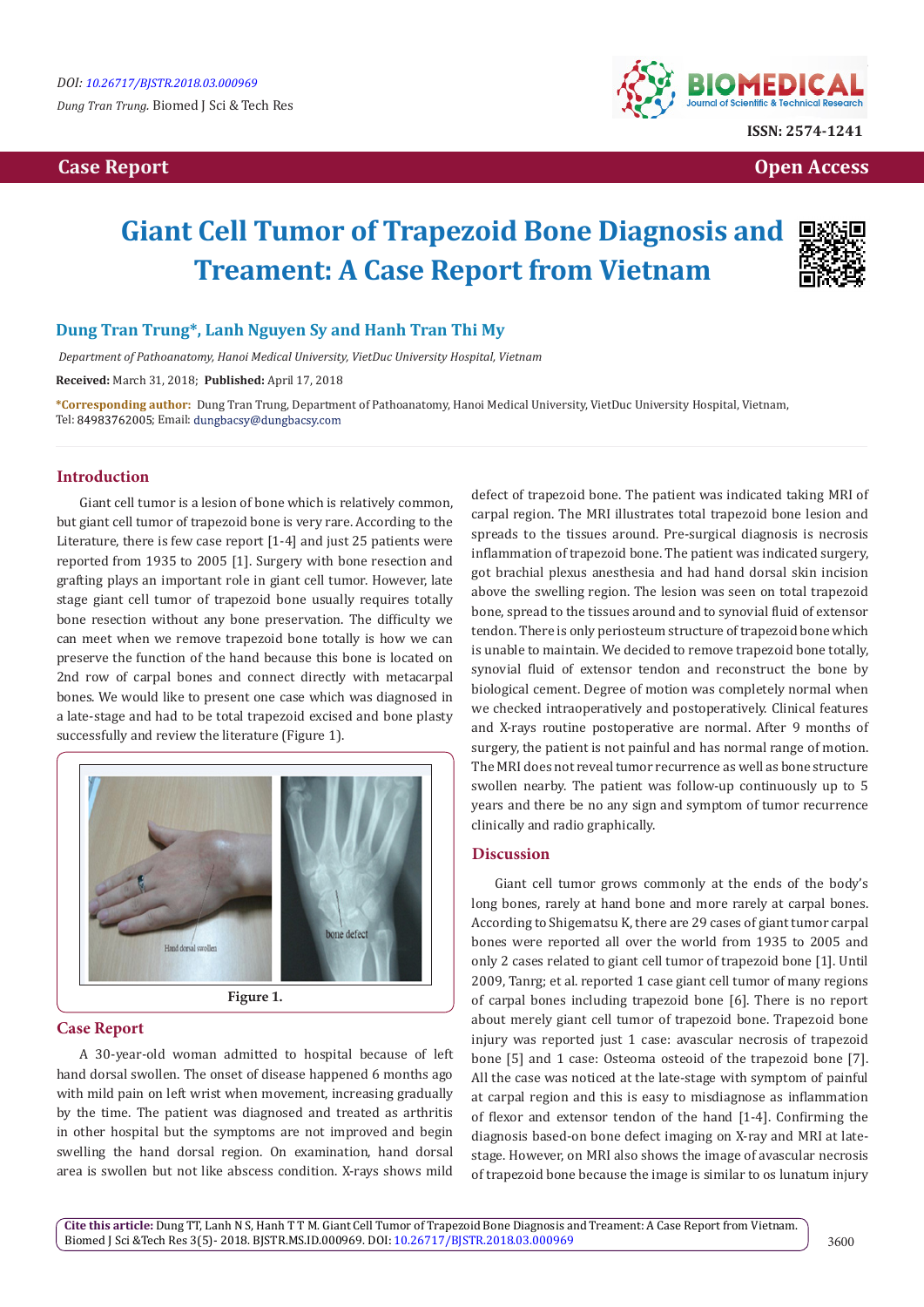in Kienbock disease (Figure 2) [5]. The result of pathoanatomy is giant cell tumor (Figure 3). The treatment of giant cell tumor mostly is surgery, removing completely the tumor then autologous bone grafts.





**Figure 3.**



However, carpal bones are very small, so the recurrence rate is significant, up to 24% no recurrence [1]. One of difficulties is remove total bone but keep maintaining the function of the wrist. Due to recognizing on late-stage, almost cases are taken off total bone and have bone graft or do nothing [1-4,7]. There are other ways used to treat benign diseases of carpal bones such as avascular necrosis of scaphoideum bone (Kienbock disease) and os trapezium bone: bone grafting, palmaris longus tendon or prothese

plasty [5]. In our case, we had to remove total the bone, so we could not carry out bone grafts. We reconstructed the trapezoid on by biological cement (Figure 4). There are several risks when using artificial bone: degeneration of bone around due to mechanical impacts, breaking the artificial leads to re-surgery. Follow-up the patient 5 years postoperatively shows that there is no pain in carpal region, the movement range of wrist is completely normal. On MRI, the artificial was not changed, not broken, the bone-around are not swelling (Figure 5). No tumor recurrence and tissue around is detected.



**Figure 5.**

#### **Conclusion**

Giant cell tumor of trapezoid is very rare. Total trapezoid excision and bone-plasty by biological cement show good outcome after 5 years of surgery. There is no tumor recurrence and the function of wrist is normal.

#### **Summary**

Giant cell tumor of trapezoid bone is very rare. We want to present one case which was diagnosed in a late-stage and had to be total trapezoid excision and bone plasty successfully and review the literature.

#### **References**

- 1. [Shigematsu K, Kobata Y, Yajima H, Kawamura K, Maegawa N, et al. \(2005\)](http://www.jhandsurg.org/article/S0363-5023(06)00697-6/fulltext) [Giant-cell tumors of the carpus. J Hand Surg 31\(7\): 1214-1219.](http://www.jhandsurg.org/article/S0363-5023(06)00697-6/fulltext)
- 2. [Weiner SD, Leeson MC \(1995\) Giant cell tumor of the carpal trapezium.](https://www.healio.com/orthopedics/journals/ortho/1995-5-18-5/%7B4db6d558-e764-42ab-912c-502f4e2a5491%7D/giant-cell-tumor-of-the-carpal-trapezium) [Orthopedics 18\(5\): 482-484.](https://www.healio.com/orthopedics/journals/ortho/1995-5-18-5/%7B4db6d558-e764-42ab-912c-502f4e2a5491%7D/giant-cell-tumor-of-the-carpal-trapezium)
- 3. Vaccari A, Monteleone M, Boselli F, Botticelli A, Mingione A (1990) Giant cell tumor of the hamate bone. Chir Organi Mov 75(1): 77-80.
- 4. [Angelini A, Mavrogenis AF, Ruggieri P \(2011\) Giant cell tumor of the](https://rd.springer.com/article/10.1007%2Fs12306-011-0105-z) [capitates. Musculoskelet Surg 95\(1\): 45-48.](https://rd.springer.com/article/10.1007%2Fs12306-011-0105-z)
- 5. [Sturzenegger M, Mencarelli F \(1998\) Avascular necrosis of the trapezoid](https://www.sciencedirect.com/science/article/pii/S0266768198801484) [bone. The Journal of Hand Surgery: Journal of the British Society for](https://www.sciencedirect.com/science/article/pii/S0266768198801484) [Surgery of the Hand 23\(4\): 550-555.](https://www.sciencedirect.com/science/article/pii/S0266768198801484)
- 6. [Tarng YW, Yang SW, Hsu CJ \(2009\) Surgical treatment of multifocal giant](https://www.sciencedirect.com/science/article/pii/S0363502308008629) [cell tumor of carpal bones with preservation of wrist function: case](https://www.sciencedirect.com/science/article/pii/S0363502308008629) [report. J Hand Surg Am 34\(2\): 262-265.](https://www.sciencedirect.com/science/article/pii/S0363502308008629)
- 7. [Girard J, Becquet E, Limousin M, Chantelot C, Fontaine C \(2005\) Osteoma](https://www.researchgate.net/publication/26889211_Osteoid_Osteoma_of_the_Capitate_A_Case_Report_and_Literature_Review) [osteoid of the trapezoid bone: a case-report and review of the literature.](https://www.researchgate.net/publication/26889211_Osteoid_Osteoma_of_the_Capitate_A_Case_Report_and_Literature_Review) [Chir Main 24\(1\): 35-38.](https://www.researchgate.net/publication/26889211_Osteoid_Osteoma_of_the_Capitate_A_Case_Report_and_Literature_Review)